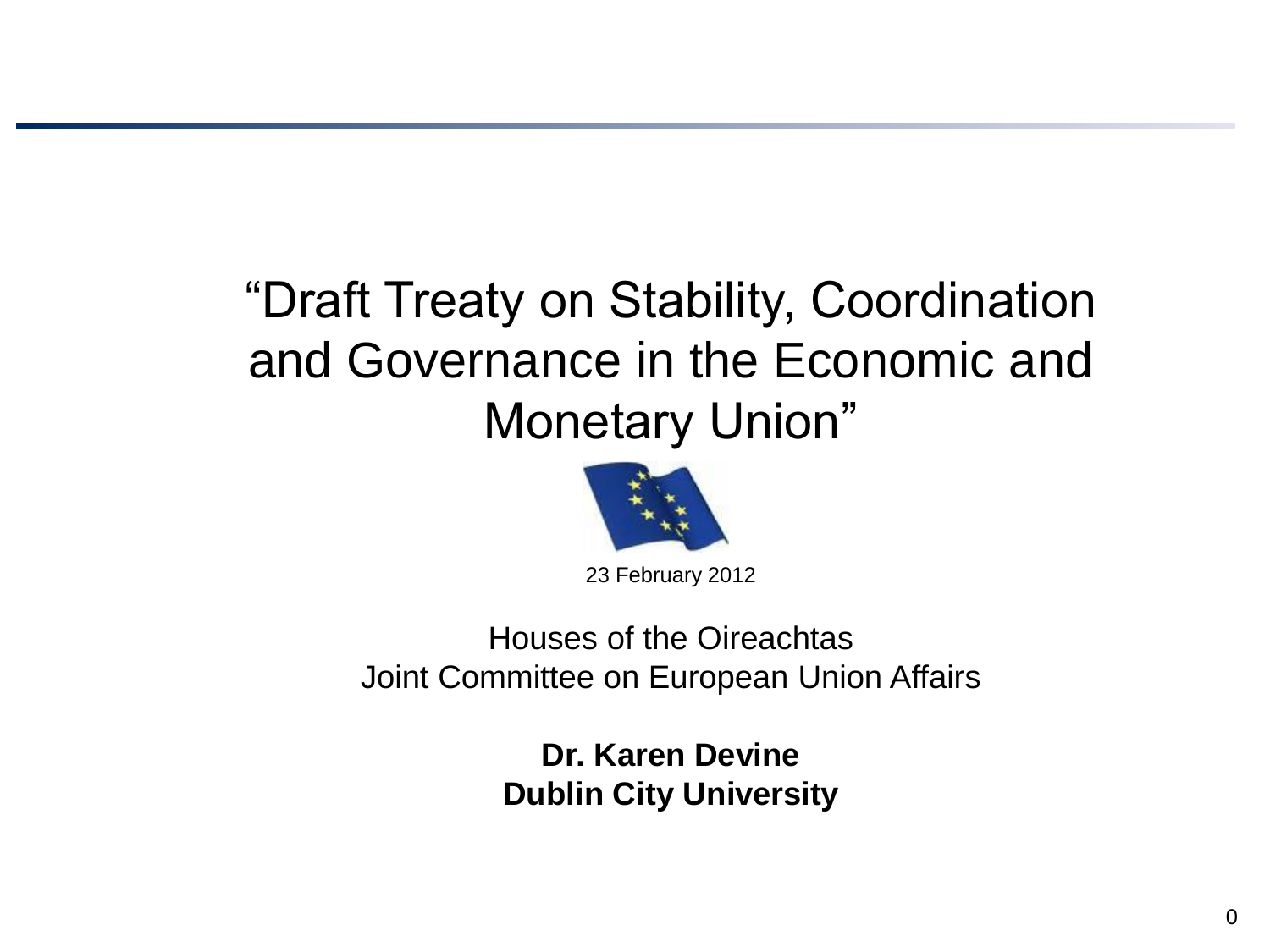### **The Eurozone Crisis, Democracy and the new Treaties: Outline**

- Introduction
- Quality of Democracy: implications for citizens
	- Outcome of Crisis
	- Lisbon Referendums
- Exercise of and Limitations on Sovereignty
	- Elite Decision-making
	- Changes to Economic and Fiscal Powers
- Legal Issues and Legitimacy
	- Legality of the Treaties
	- Treaties' implications
- **Conclusion** 
	- *Future Referendum in Ireland*
	- *Legitimacy of EU and European democracy*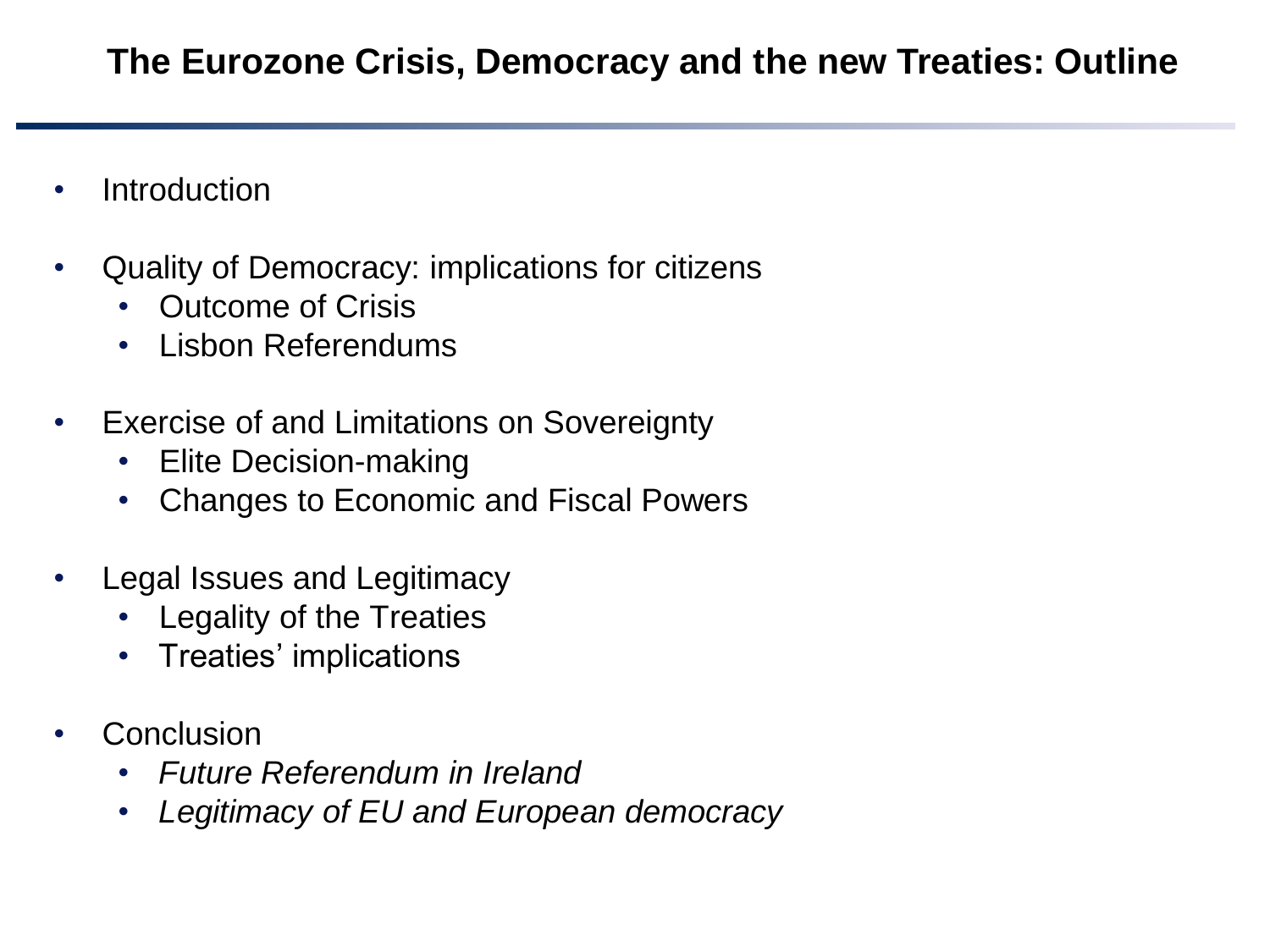## **The Crisis: Democracy and optimal political decision-making**



"In our case, it was a decision taken by our own government and our own parliament, we had full control over that decision-making mechanism. But fundamentally, this is not just a financial crisis, it is also a fundamental test of our democratic systems" Olafur R. Grimsson, President of Iceland, 2010

Quality of democracy and the exercise of sovereignty in the national interest => optimal elite political decision-making to the benefit of a state's citizens and economic recovery

#### **The levels of sovereignty enjoyed by Ireland and Iceland in their response to the crisis represent another important variable in the success of dealing with the crisis**

Failure of democracy and rule of law at the level of the EU and at the nation-state has normative, and economic and fiscal consequences arising from poor political decisions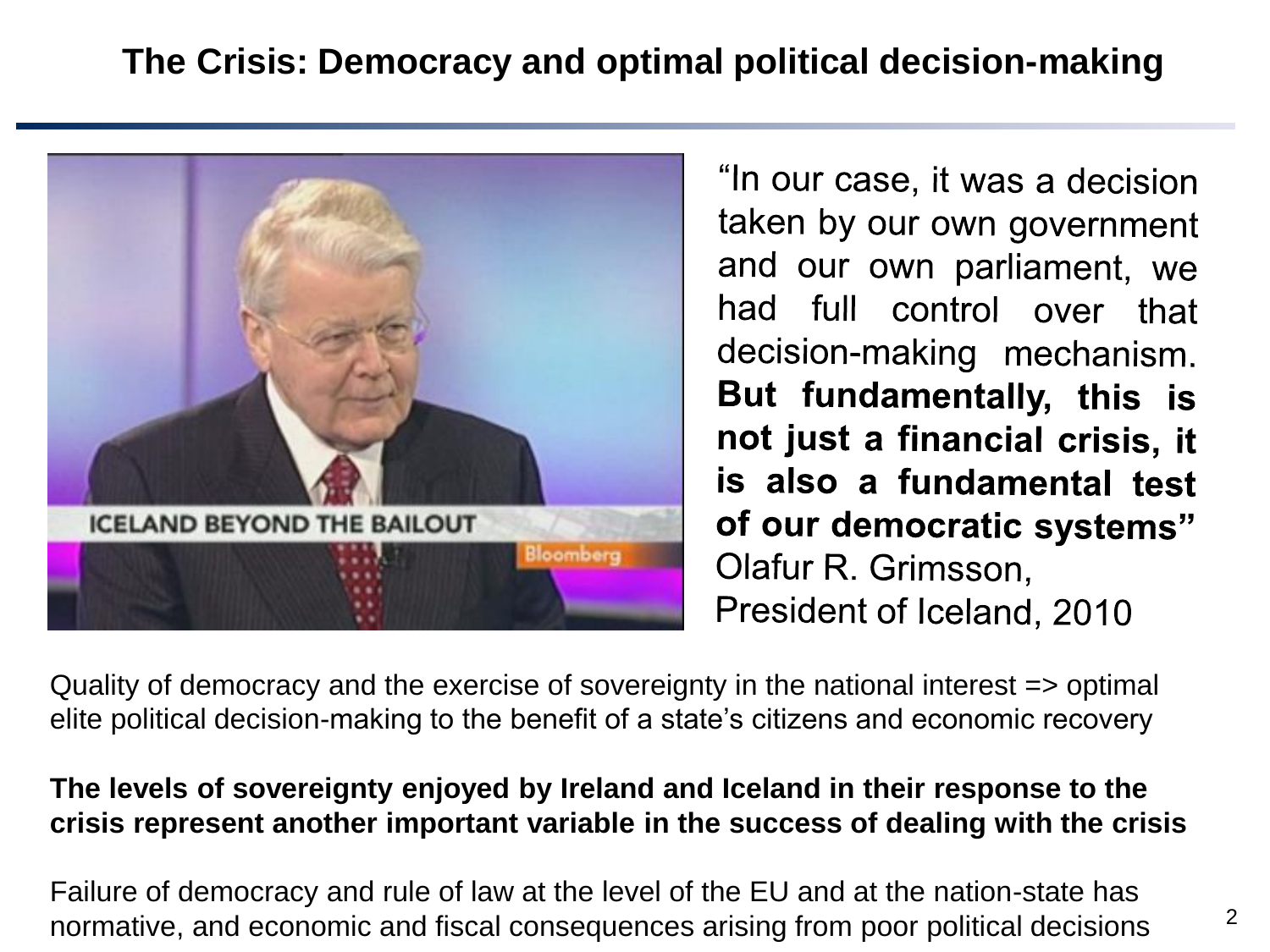### **"Lisbon I": No information on the Treaty – whither democracy?**

The Lisbon Treaty was rejected by a substantial margin of 53.4 percent against to 46.6 percent in favour on June  $12<sup>th</sup> 2008$  (turn out of 53.13 percent of the electorate)

Government strategy: *"the aim is to focus the campaign on overall benefits of the EU, rather than on the Treaty itself" (*Mulhall in Greene memo*, Daily Mail,* 14 April, 2008: 4)

Treaty itself *"is largely incomprehensible to the lay reader" "Most people would not have the time to study the text"*

Sinnott, et. al. (2009) Attitudes and Behaviours in the Referendum on the Treaty of Lisbon, Report for Department of Foreign Affairs. Dublin: UCD Geary Institute (6 March)

#### Absolute values of coefficients explaining NO vote

Lack of objective knowledge, treaty

*Democracy International* Evaluation of the Irish Referendum on Lisbon Treaty, June 2008, used standards to measure how free and fair a referendum process is conducted and found according to their categories: 14 fair and 13 Unfair/Tendencies in 'Lisbon I'

Government: "the first thing to learn about referendums – is to avoid them." (Roche, European Commission Eurobarometer conference in Brussels, 21st November 2008)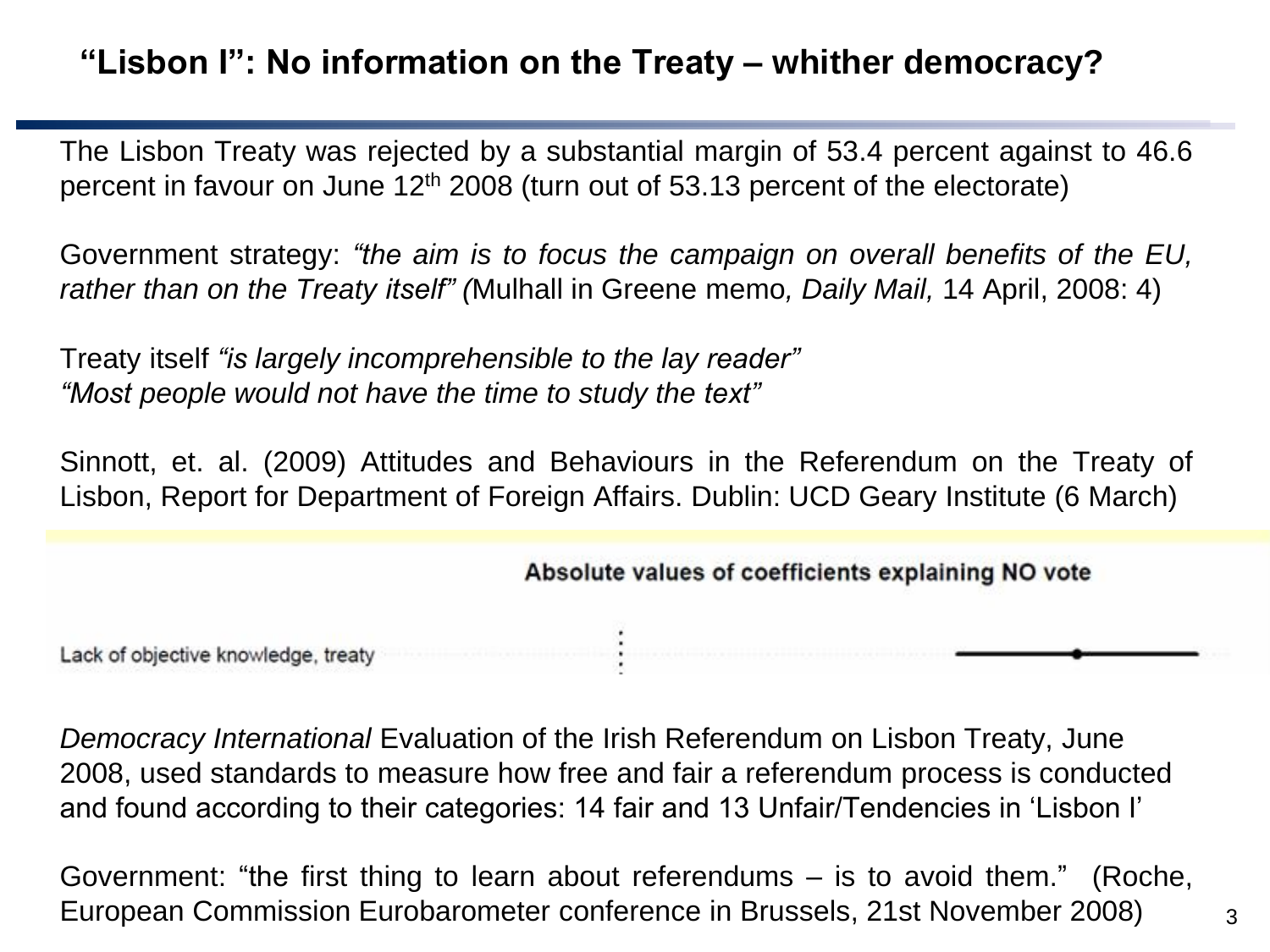#### **Lisbon Treaty Referendum I**

| Fianna Fail (incl MEPs)             | €850,000 |
|-------------------------------------|----------|
| <b>Fine Gael</b>                    | €500,000 |
| Labour                              | €200,000 |
| <b>Irish Alliance for Europe</b>    | €600,000 |
| <b>IBEC</b>                         | €250,000 |
| Yes Camp est. €2.3m vs No Camp€1.2m |          |

#### **Lisbon Treaty Referendum II**

| Fianna Fail (incl MEPs)                           | €850,000   |
|---------------------------------------------------|------------|
| Labour                                            | €200,000   |
| <b>Fine Gael</b>                                  | €400,000   |
| <b>Ireland for Europe</b>                         | €650,000   |
| RyanAir                                           | €500,000   |
| Intel                                             | €500,000   |
| We Belong                                         | €250,000   |
| <b>IBEC</b>                                       | €150,000   |
| <b>Others</b>                                     | €100,000   |
| Yes Camp est. to be at least $\epsilon$ 3,575,000 |            |
| <b>European Commission</b>                        | €1,750,000 |
| Department of Foreign Affairs                     | €700.000   |
| <b>Referendum Commission</b>                      | €4,181,000 |
| Total est. €10,206000 vs No est.€780,000          |            |

Millions of euro spent on posters and a saturation of media campaigns bearing the slogans of



Research showed a dramatic increase in the number of people who believed voting 'yes' would "help the Irish economy", from 9% in 2008 to 38% in 2009 (FlashEB 284)



In March 2011 Intel closed a factory at its Leixlip campus with a loss of 100 jobs \$½ bn refurbishment investment awaited

4 (Sources: Irish Times, 26, 27 May 2008, 14 Sept 2009, Erskine, 2010: 38; Irish Independent 3 Feb 2011, Irish Times 30 Aug 2011, http://www.tradingeconomics.com/ireland/unemployment-rate)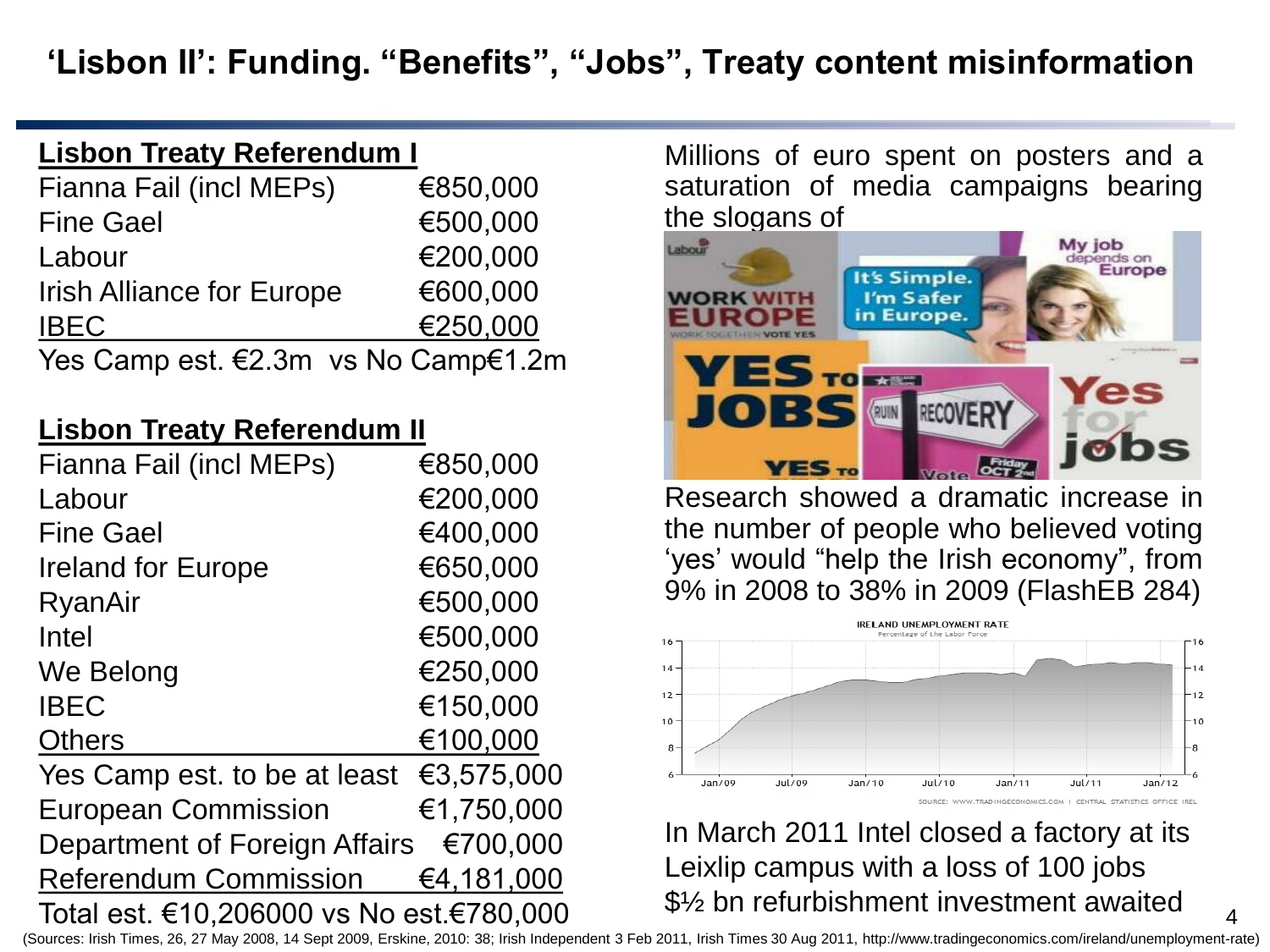### **Future campaign message: Facts of membership "costs + benefits"**

"Although European Union membership has been of great benefit to us, it has also been of benefit to others, and has **costs as well as benefits**. We are prone to be somewhat naive about this..... We opened up our markets and had to allow other countries more generous access to our fish stocks than we have ourselves. These are items on **both sides of the balance sheet**. *If we are to be realistic, we should not labour under the idea that we have some special debt or obligation to our partners or that we have been the beneficiary of positive discrimination. We have not*." (Ahern, *Dáil Éireann* V. 463 C.1317, 28 March 1996)

#### **Balance Sheet in Billions of Euro:**

| <b>EU Funds received</b><br><b>IE Funds contribution</b><br><b>IE Net Benefit</b> | 72<br>31<br>41 | $(1973 - 2013)$ |                                                                                              |           |
|-----------------------------------------------------------------------------------|----------------|-----------------|----------------------------------------------------------------------------------------------|-----------|
|                                                                                   |                |                 | (Yes campaign reported Angela Merkel<br>as saying IE net benefit is $\epsilon$ 56 bn (2009)) |           |
|                                                                                   |                |                 | <b>IE Fisheries Commercial value</b><br><b>IE</b> share                                      | 201<br>17 |
| <b>EU Net Benefit</b>                                                             | 184            |                 |                                                                                              |           |

**EU Net Benefit = in excess of €140 bn**

(David Doyle, Public Accounts Committee; EuroStat/ICES database: available at http://www.ices.dk/fish/CATChSTATISTICS.asp)



EUROPEAN UNION **STRUCTURAL FUNDS** 

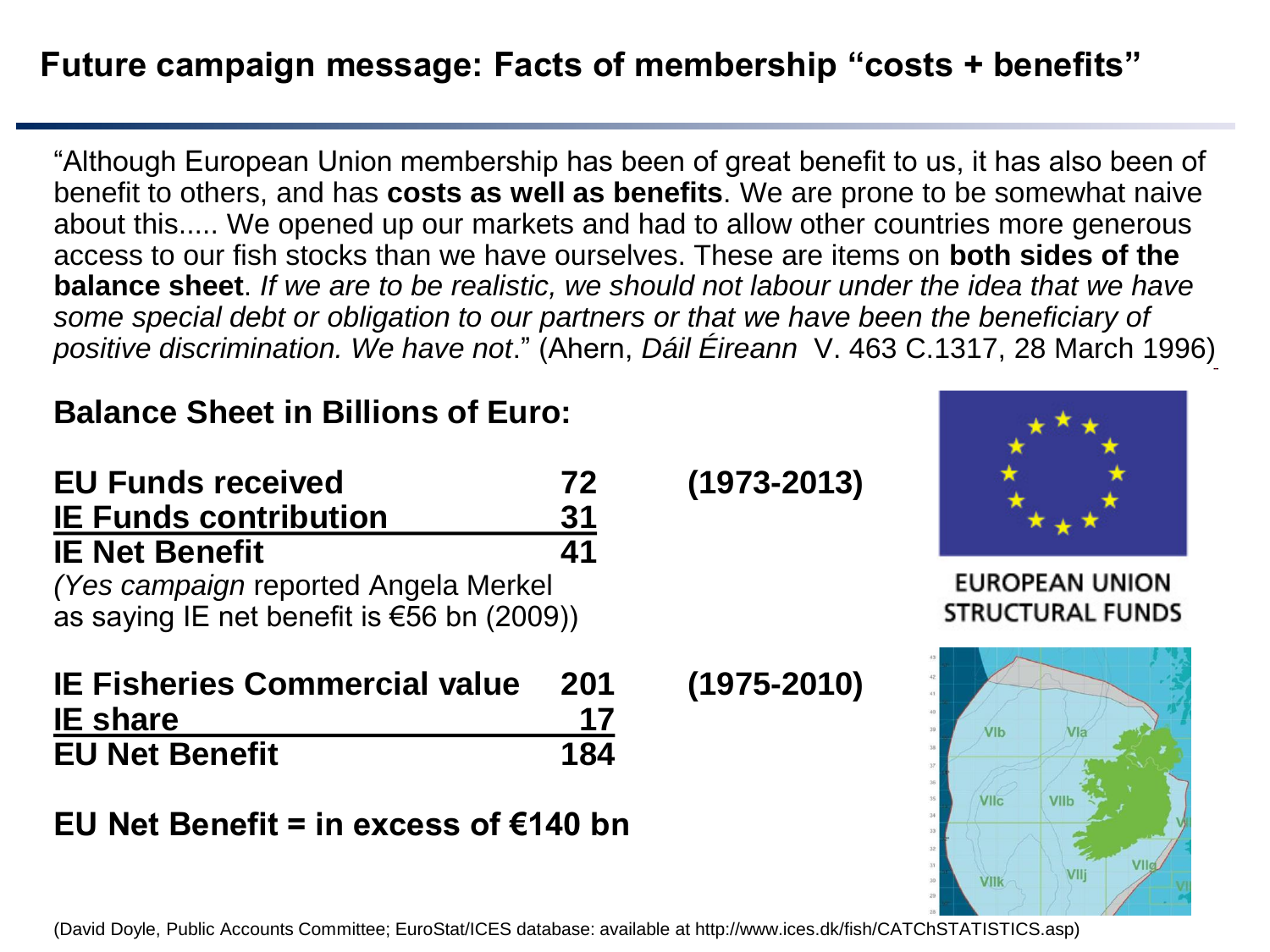Theory of elite socialization (Checkel, 2005) involves

- (1) a 'logic of consequentialism' that treats actors as rational, goal-oriented and purposeful; they engage in strategic interactions using their resources to maximize their utilities on the basis of given, fixed and ordered preferences
- (2) a 'logic of appropriateness' that implies that social norms and institutions have formative effects in constituting identities and interests as well as regulating behaviour; actors are guided by collectively shared understandings of what is proper given a rule system
- (3) Socialization in the adoption of EU rules 'implies that an agent switches from following a logic of consequences to a logic of appropriateness; this adoption is sustained over time and is quite independent from a particular structure of material incentives or sanctions' (Checkel, 2005: 804)
- Irish Governments in the past had instrumentally resisted EEC pressures, e.g.: 'There is no case to be made for sacrificing our vital interests solely for the sake of being regarded as "good Europeans"' (*Dáil Éireann, 359: 1962)*
- The theory suggests there will be a change in identity and interests that gives priority to the promotion of solidarity within the EU over values of independence that had previously shaped national policy preferences 6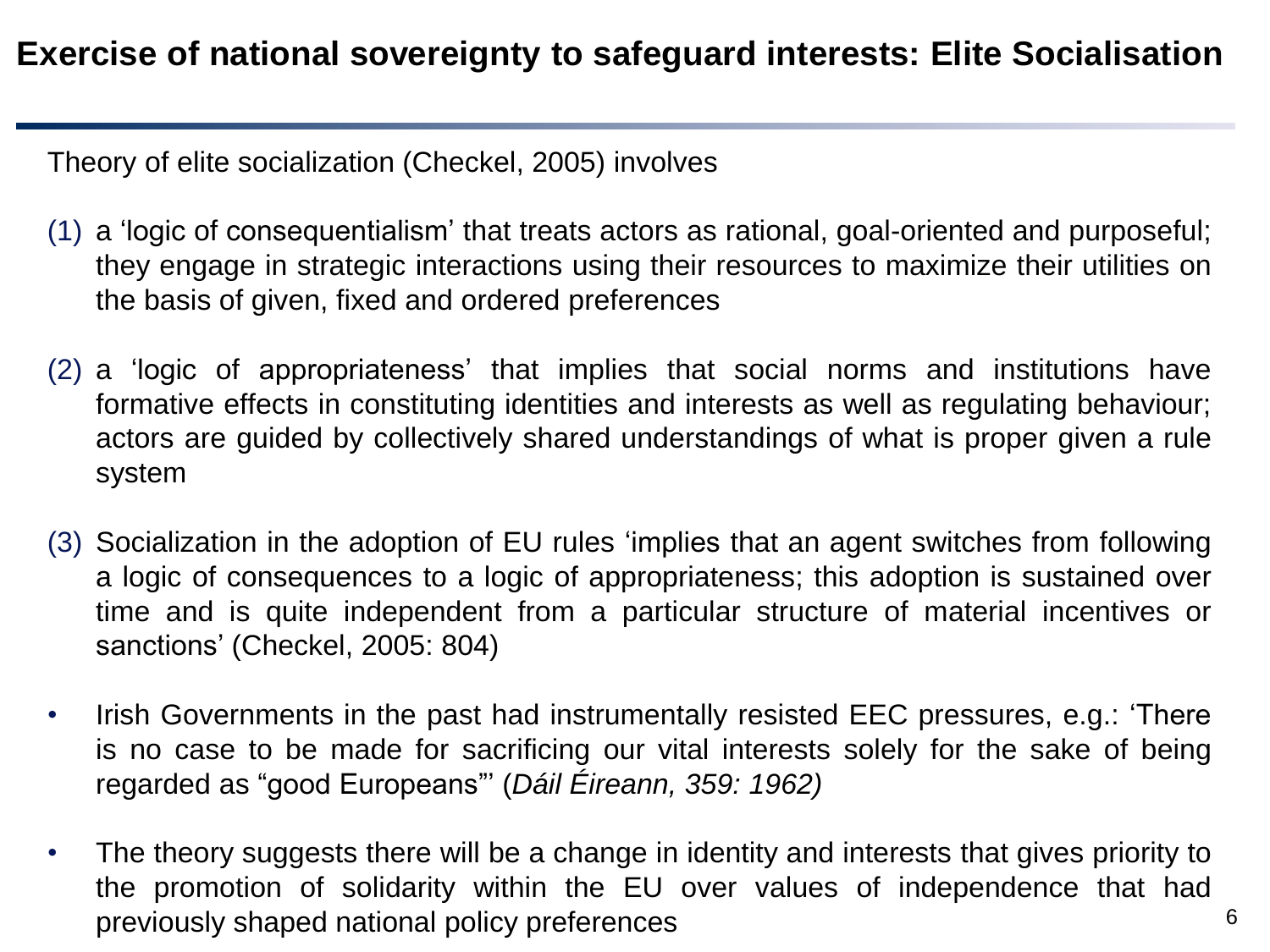#### **Exercise of national sovereignty to safeguard interests: Elite Socialisation**



The theory suggests there will be a change in identity and interests that gives priority to the promotion of solidarity within the EU over values of independence that had previously shaped national policy preferences 7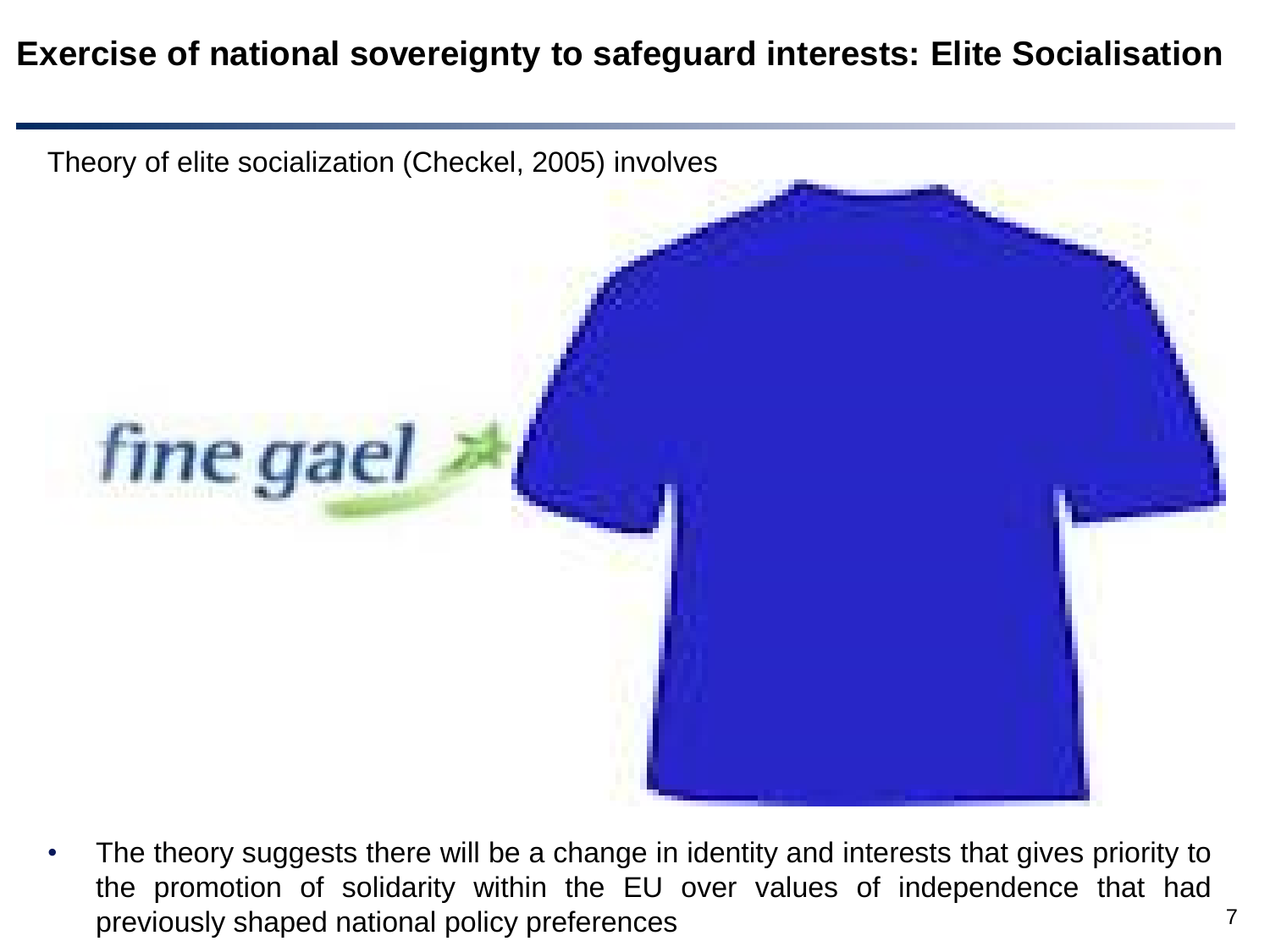#### **Exercise of national sovereignty to safeguard interests: Elite Socialisation**



The theory suggests there will be a change in identity and interests that gives priority to the promotion of solidarity within the EU over values of independence that had previously shaped national policy preferences and a state of  $\approx$  8  $\approx$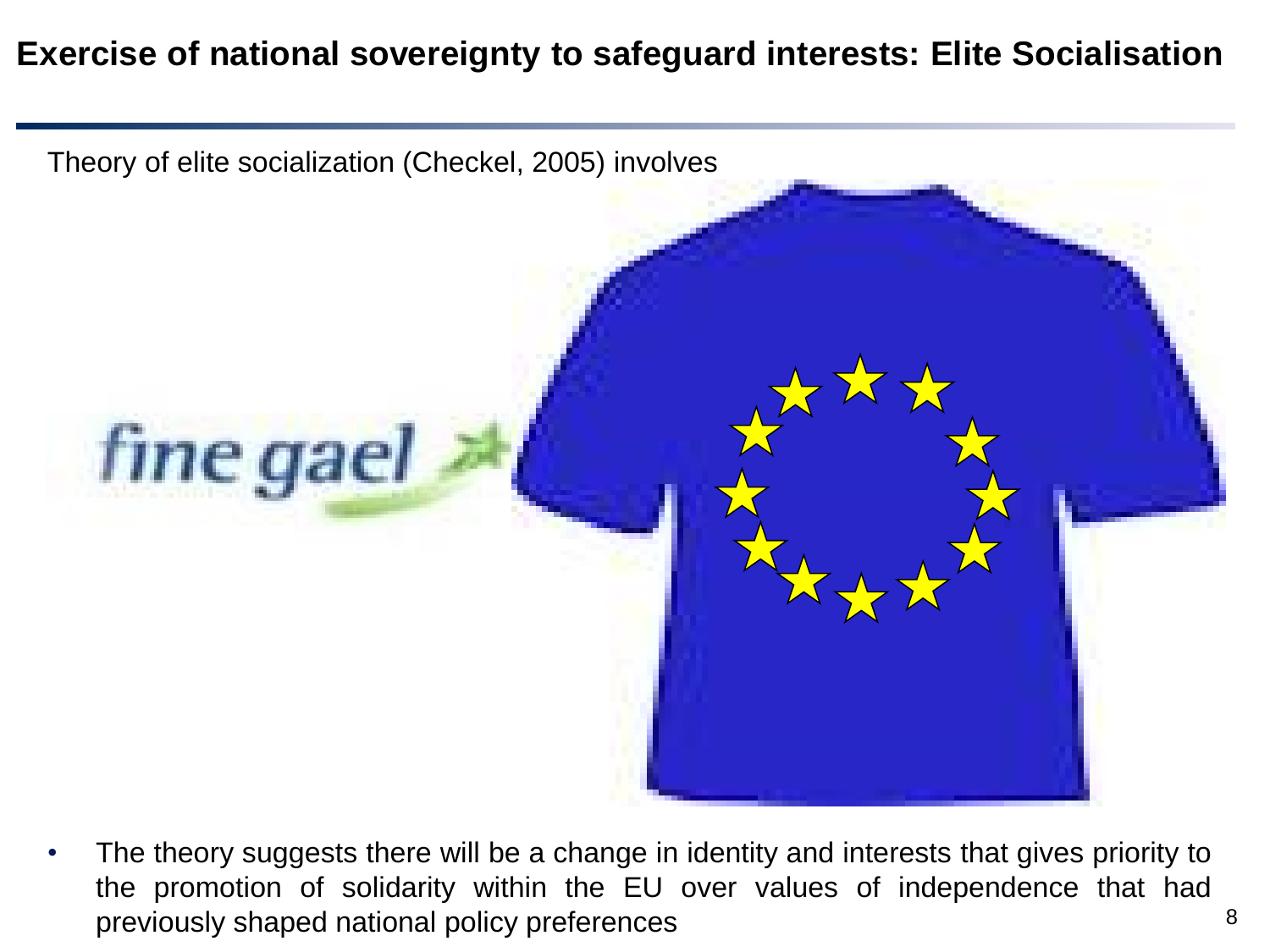#### **Sovereignty, legal issues and the proposed new Treaties: TSCG/EMU, ESM**

- 1. New Treaty necessary, not just Treaty change (see German Constitutional Court, 2009)
- 2. This attempt by a group of state leaders to run with the proposed new competences in the Area of EMU **outside of the post-Lisbon EU framework entirely**, and outside of the **former 'Community Pillar'**, is anathema to previous democratic principles, decisions and processes, and signals the triumph of personal political ambition and political expediency over the EU's institutional order and legally defined competences
- 3. Under Article 3 TFEU, Monetary Policy for the Member States whose currency is the euro is an 'exclusive competence' of the EU. Therefore no third parties, such as a group of 25 states, are allowed to develop policy in this respect. They have no competence in the area of EU's exclusive competence. (This also arguably excludes the use of enhanced cooperation (Art. 20 TEU), referred to in preamble of TSCG in EMU)
- 4. The new 'non-EU' Treaties, in embodying a Fiscal Union, signal a fundamental change to the goals associated with EMU – from ensuring 'price stability' to 'safeguard the stability of Eurozone as a whole'
- 5. The type of agencies (e.g. ESM), decision-making procedures (e.g. Reversed Qualified majority), automatic sanctions and fines embodied in these new Treaties were never envisaged under the current Treaty's EMU provisions. Their introduction through the new Treaties **is incompatible** with the current Treaties. (This precludes TSCG's article 16 seeking the transfer of the law to the EU Treaties after a five year period)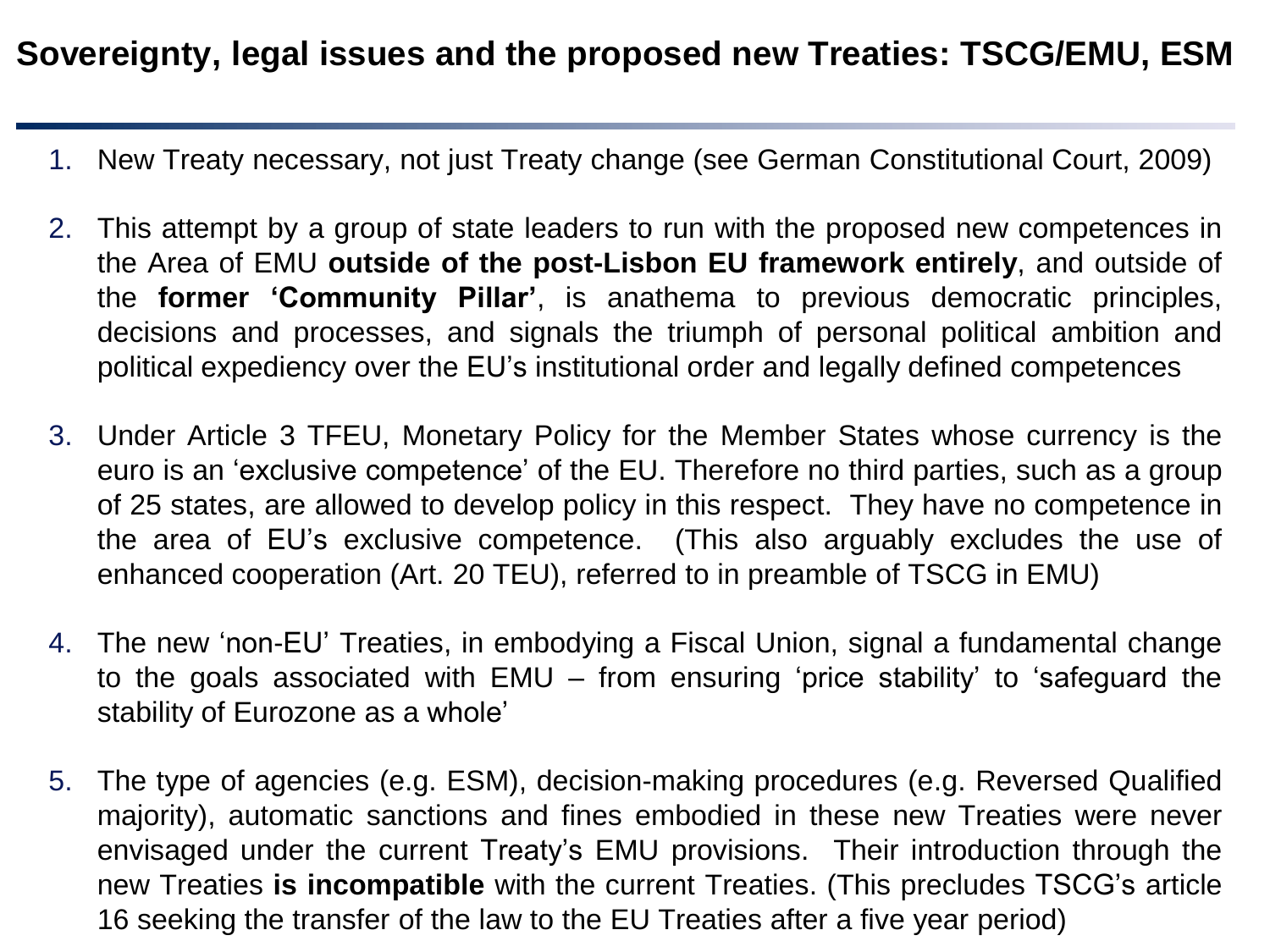#### **Sovereignty, legal issues and the proposed new Treaties: TSCG/EMU, ESM**

- 6. These new agencies and powers involve the creation of liability for all signatory states e.g. financial liability for debts of Eurozone members through ESM, and under excessive deficit conditions, power over revenue expenditure of participating states and powers in relation to structural economic reforms in other states (in support of the EC).
- 7. ESM a new intergovernmental agency/body functioning as a Fiscal Transfer Union creates new liabilities for signatory Eurozone members on their own revenues, i.e. contributions such as Ireland's 11 billion euro.
- 8. Current instruments (€440 bn EFSF/€60 bn EFSM) to be replaced by the ESM are established (Art. 122) contrary to the TFEU Art. 125 'no bailout clause' and are illegal:
- In an interview with the Financial Times in May 2010, Pierre Lellouche, French Minister for European Affairs, said that they reflected an "*unprecedented*" defacto change to the current Treaties: *"It is an enormous change," Mr Lellouche said. "It explains some of the reticence. It is expressly forbidden in the treaties by the famous no bail-out clause. De facto, we have changed the treaty".* He went on to liken the former to a mutual defence clause: "*The €440bn mechanism is nothing less than the importation of Nato's Article 5 mutual defence clause applied to the eurozone. When one member is under attack the others are obliged to come to its defence*."
- Christine Lagarde was quoted by the Wall Street Journal/Reuters (18<sup>th</sup> Dec. 2010) as saying: "*We violated all the rules because we wanted to close ranks and really rescue the euro zone…The Treaty of Lisbon was very straight-forward. No bailout."*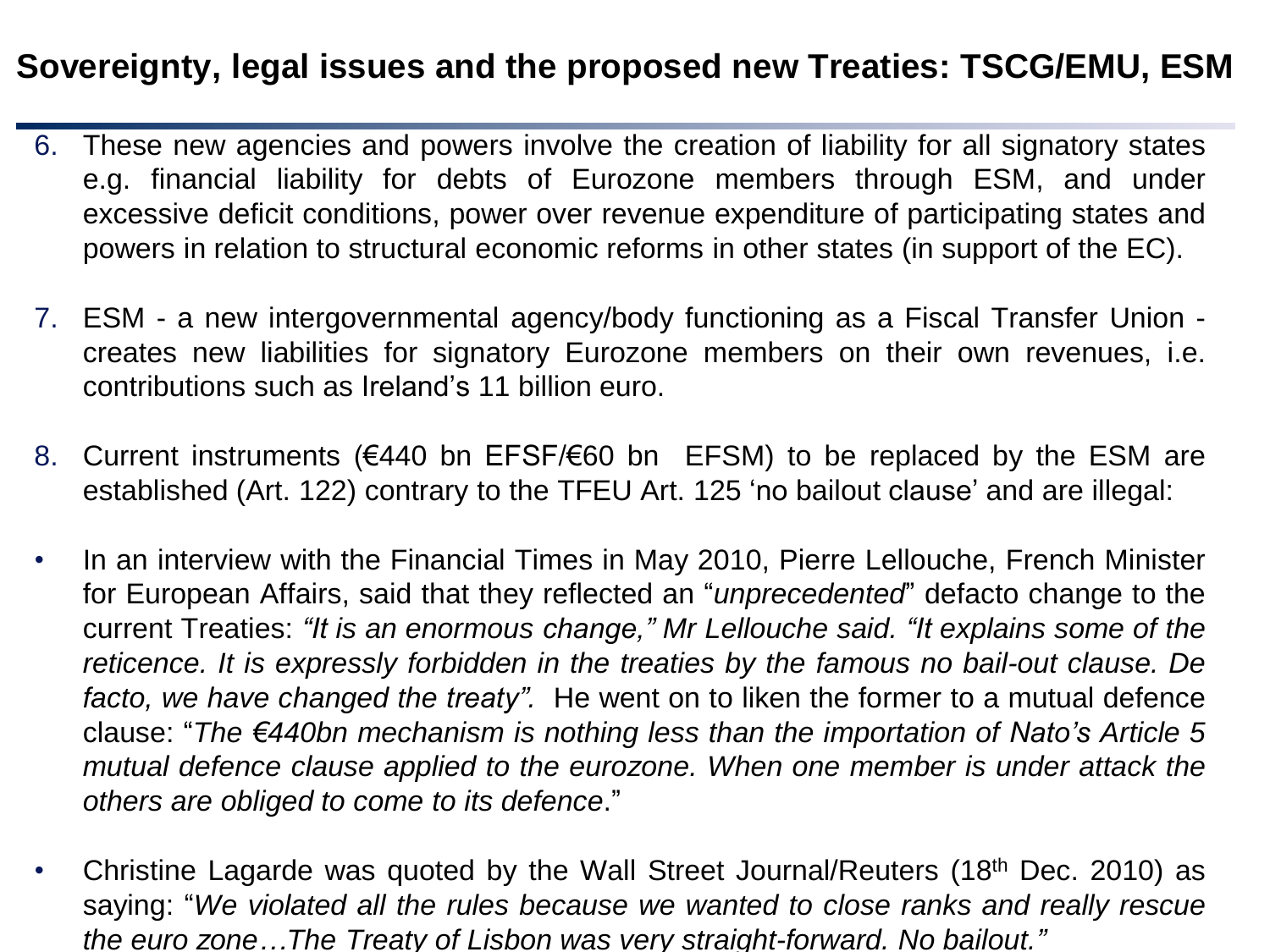#### **Whither European Union values of democracy and rule of law (Art 2 TEU)?**

"Europe's approach....We want to use the force of ideas and persuasion, not coercion. We have moved a long way from the 'reasons of State' and from the realpolitik that we ourselves invented. Our concept of power is **the power of rules**" (Prodi, European Commission, *Europe and Ethics* Speech, Vienna, 7 December 2002)

"The idealism behind the EU's foundation is vital to **defining who and what we are today**. ...We have carefully built a **zone of peace, democracy and the rule of law** of more than 500 million people" (Solana, EU High Rep. for the CFSP, The Hague, 23 November 2006)